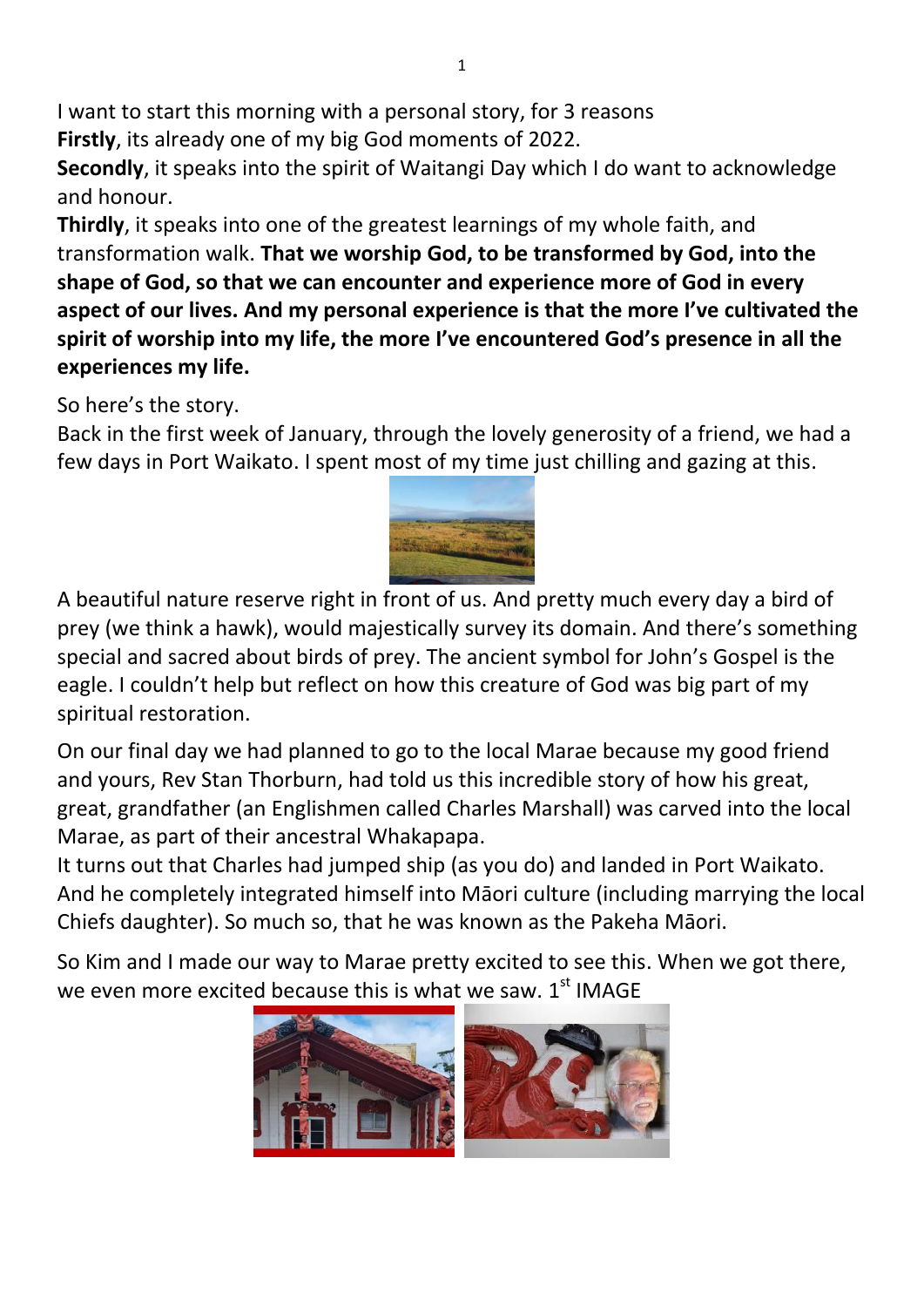It was a deeply moving time and as we were about to leave Kim said to me, "that felt pretty sacred' and I said yeah Tapu (Holy) And at the exact moment I said holy, who should appear but our friend the bird of prey. It flew right above us in all its majestic glory. The full wingspan. It was truly a God moment, brush with the divine.

Feeling elated we went back to the Bach, put our stuff in the car and then just before we driving away, we like to say a prayer of thanks for the generosity and the gift. Just as I was finishing our prayer, with unbelievable timing, once again the Hawk appeared and flew over the roof of the Bach for the first time on our stay. It was as if this awesome bird was blessing us with a final goodbye.

As I said, the reason I tell you all this is because I'm a very great believer, that the more we cultivate a life steeped in the spirit of worship then the more our hearts, minds and imaginations are transformed and renewed to see the divine breaking in to the everyday**.** Our eyes are opened to notice more the presence of God. As King David said in our Psalm. Seek, dwell and meditate on the beauty of the Lord, to behold the beauty of the Lord.

**So today I want to look at Pauls words of wisdom to the early Roman church on worship as transformation**. Because if Paul had a core mantra in all his letters, it was this. W**e worship God, to be transformed by God, into the shape of God to experience more of God.** And for Paul this was always, always, centred in and through Christ, by the power of the Holy Spirit.

**So let's dive in to Paul's first words of his letter.**

The first truth of authentic Worship

## **12 And so, dear brothers and sisters, "I plead with you to give your bodies to God because of all God has done for you. Let your bodies be a living and holy sacrifice the kind our God will find acceptable."**

I want to just highlight those first 6 words because here's the first truth of an authentic Christian worship life. It takes place primarily with **each other**. As brothers and sisters in Christ. We proclaim, a Triune God. Father, Son and Holy Spirit, so at the very heart of our faith is a divine relational community of self-giving love. In the beginning was relationship.

And again, this is a real mantra of Pauls running through all his letters to all the early churches. He reminds them over and over, that the deep work of worship and transformation can only really happen in a **community** of worshippers. A community of followers who are committed to bearing with one another and caring for one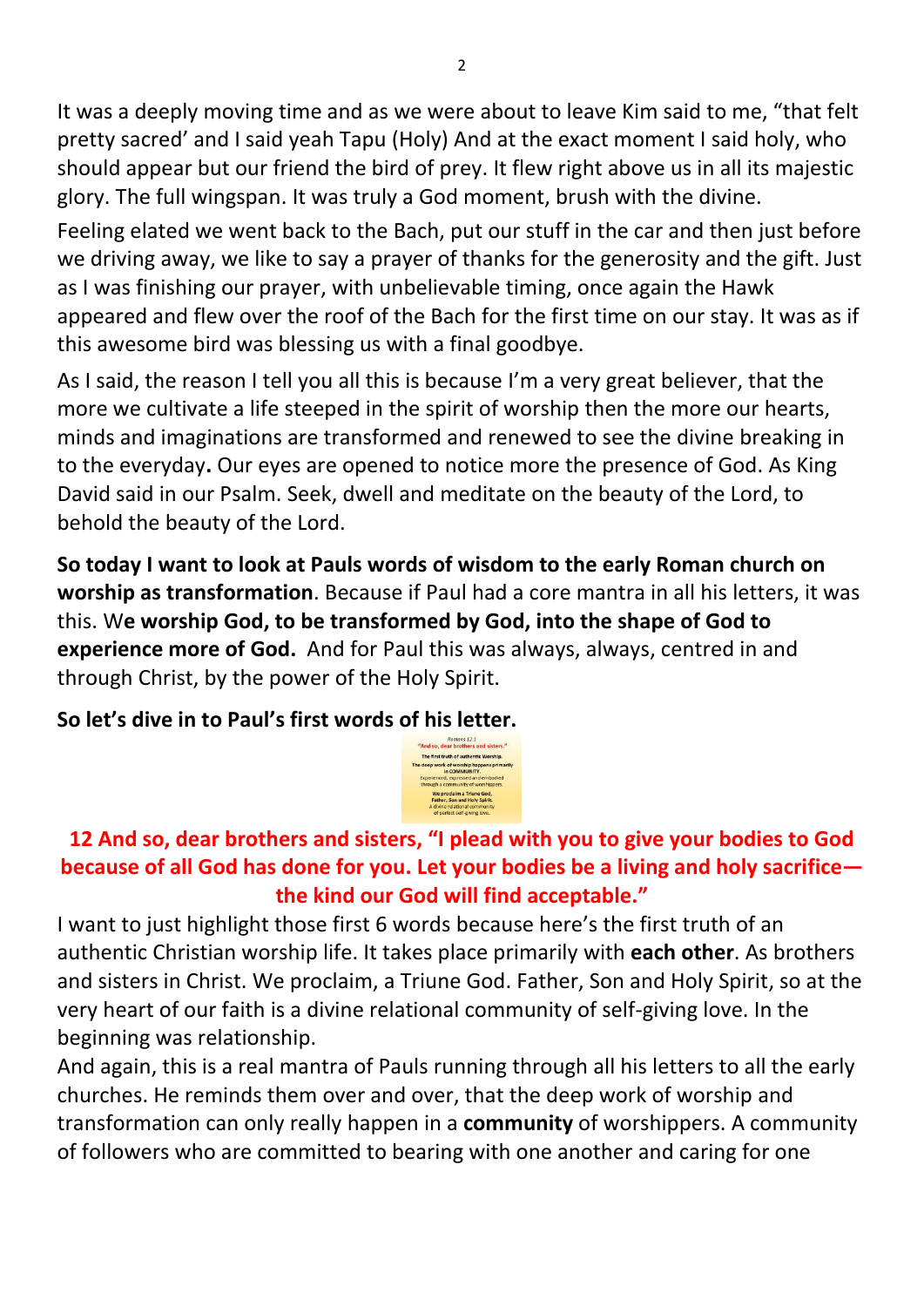another, through the good times and the challenging times. The 'one another' is the sacredness of relationships.

Its why I often change some of the worship song lyrics to WE instead of just I. Because my story and your story are part of OUR story which is part of THE Story. And it's this call for a genuine commitment to a life lived in the spirit of worship that Paul continues with in his next words.



## **"I plead with you to give your bodies to God because of all God has done for you. Let your bodies be a living and holy sacrifice**

I wonder how many of us give much thought to how important our bodies are, in the life of our worship. But we shouldn't be surprised because the deep distinction of our Christian faith is that its Incarnational. Its grounded and *embodied* in the everyday functions of our lives. After all, the Word became flesh. The Word wept, got angry and got tired. The Word shared food with friends and strangers and experienced such deep loneliness and anguish, that the Word sweated like drops of blood. As always, Eugene Peterson cuts to the heart of things with his Message translation of Paul's words.



**12 1-2 So here's what I want you to do, with God helping you: Take your everyday, ordinary life—your sleeping, eating, going-to-work, and walking-around life—and place it before God as an offering. Embracing what God does for you is the best thing you can do for him.** 

I find this deeply encouraging wisdom from Paul. Because it validates our everyday endeavours. The blood, the sweat and tears of our lives have worth to God. And God wants us to bring it before him as our sacred human offering.

It also shows us that the beating heart of a worship life is a grateful heart. We love because God first loves us.

**How have you personally found encouragement from being in a worshipping community these past 6 months? I know from so many that it's this connection with each other, that's help sustain us. We now have different challenges ahead of us. How can we all play a part in bearing and caring for each other in and through the way of Christ?**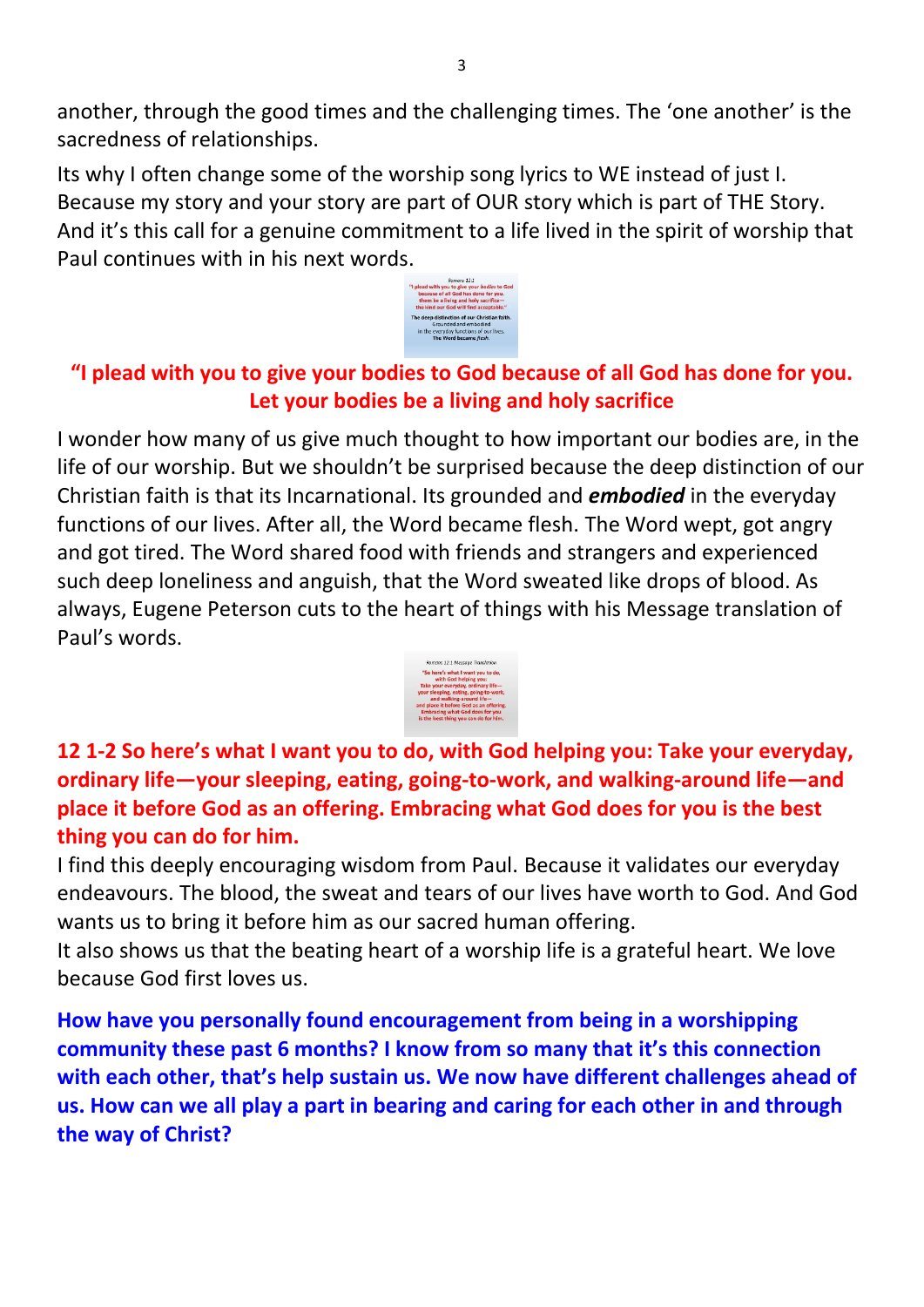**Having emphasised the BODY in the importance of our worship, Paul now emphasises the MIND** 



**This is truly the way to worship God. 2 Don't copy the behaviour and customs of this world. Instead** *let God transform you* **into a new person by changing the way you think. Then you will learn to know God's will for you, which is good and pleasing and perfect.** 

**Again, more great encouragement from Paul in those words… let God transform you.**

Transformation in Christ isn't a journey of striving. I have met many Christians who get into a mindset of "I must do better, I must do better". But is this really a transformation journey centred on God's unconditional grace and love? Our transformation sanctification journey is more a journey of yielding**. Surrendering to the Spirit's work. To let God, be God in our lives,** and let the Spirit change the way we think.

Most of us will have heard the ancient wisdom that reveals the importance of renewing our minds.

**Be careful of what you think because your thoughts become your words. Be careful of your words because your words become your actions. Be careful of your actions because these become your habits. Be careful of your habits because these become you Character. The fruits of our character, begin in the mind**

As someone who came to the faith late in life and having been in a band - and having lived a life that was bit 'prodigal'. I can really relate to how a life lived in worship can play such a huge part in our transformation.

**Do you remember that line from William Temples worship quote that we've had for the past 2 weeks?** 



He said that… **Worship is the quickening of the conscience by God's holiness!**  This is the line that grabbed me because of the word *'Quickening'*. It's not a word we really use much nowadays. But it's a beautifully apt word for the journey of transformation and the renewing of our minds. Because it means to 'awaken', 'arouse', and 'make more alive'… become more sharply attuned.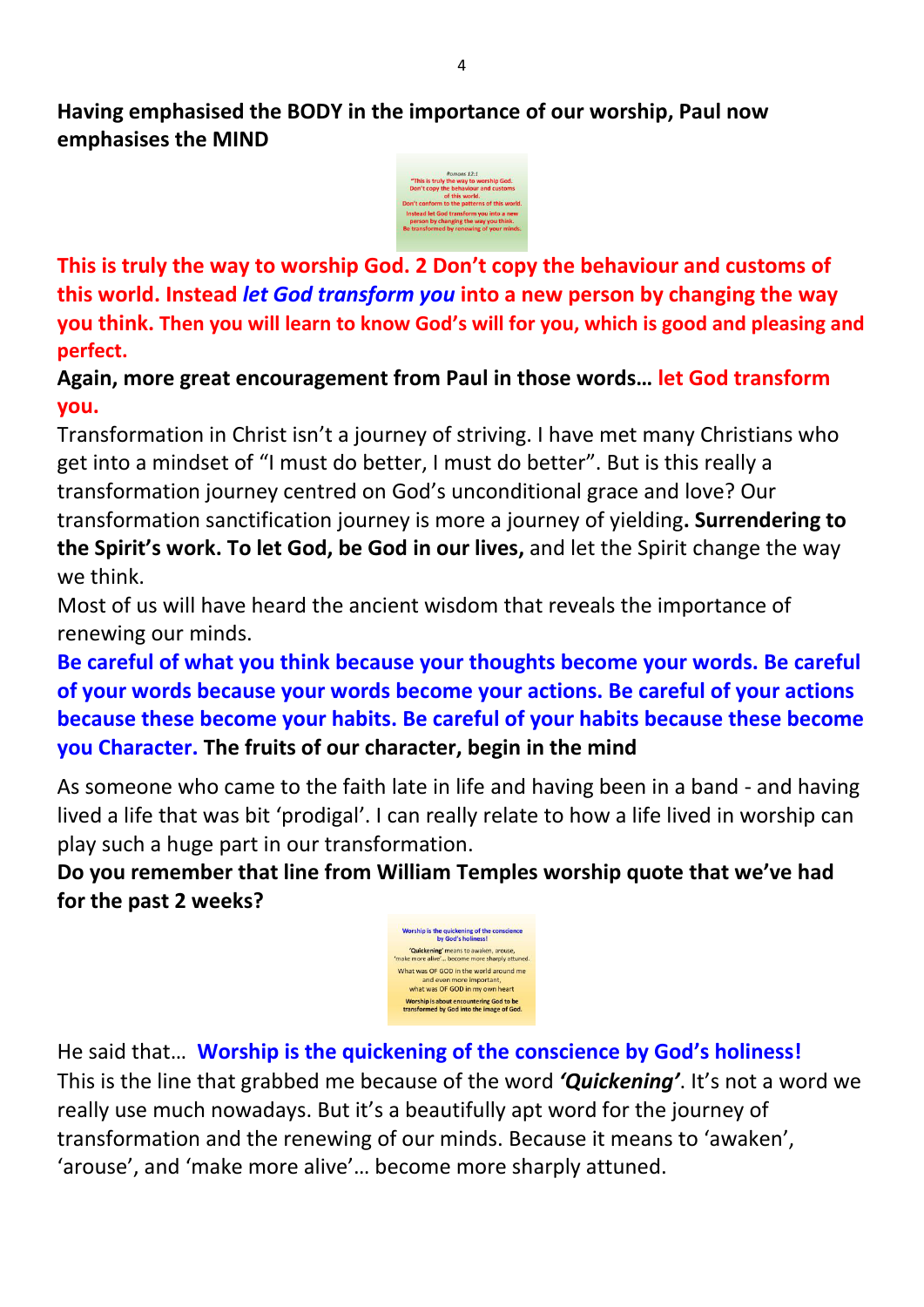And I can really relate to this, because when I first came to church, I didn't really get WORSHIP. I kind of thought, what the God of the entire universe is so insecure, that this God needs to be worshipped by US. What's that all about?

But of course, I started to realise (slowly) this isn't what worship is about at all. **Worship is about encountering God, to be transformed by God into the image of God through the shape of Christ.** 

And as I slowly committed to coming to church each week, I began to realise that my conscience was being quickened by the Holiness of God. By praying, singing sacred songs, opening up the scriptures, sharing confession and Holy Communion…I was becoming more sharply attuned to what was good and pleasing to God. And what was not. In the world around me, but even more importantly, in my OWN HEART.

And here's a confession about all of this. I found some of this journey deeply uncomfortable and I still do**.** Because I don't always want to go to spiritual places that I know will demand more of me. But as I also realised, if I'm going to be serious in any way about following Christ, with any kind of credibility. Then this will involve being taken to a place called **uncomfortable and challenging**. But it will also take me to a place called **life-changing** and **life-giving.** 

I going to finish, with what I believe is probably my biggest learning and privilege of my 20-year journey of worship. And it's all captured in these words from that profound quote by William Temple that I'd like us all to ponder just once more.<br>All the second second profound quote by William Temple



**"Worship is the submission of all of our nature to God. It is the quickening of the conscience by God's holiness; the nourishment of mind with God's truth; the purifying of our imagination by God's beauty; the opening of our hearts to God's love; the surrender of our will to God's purpose--all of this gathered up in adoration, the most selfless emotion of which our nature is capable."**

This is William Temple echoing St Paul. That true worship is giving all that have and all that are as a living sacrifice. A life of worship can't be half hearted.

If we want to encounter God, to be transformed by God, into the image of God, so we can experience more of God, in and through Christ… then it has to be a full immersion. The full immersion of our conscience, our mind, our imaginations, our hearts and our will. As Jesus said, this is the greatest commandment in all of scripture. … **"Love the Lord your God with all your heart, with all your soul, with all your mind and with all your strength". For such a time as this, with all the huge**